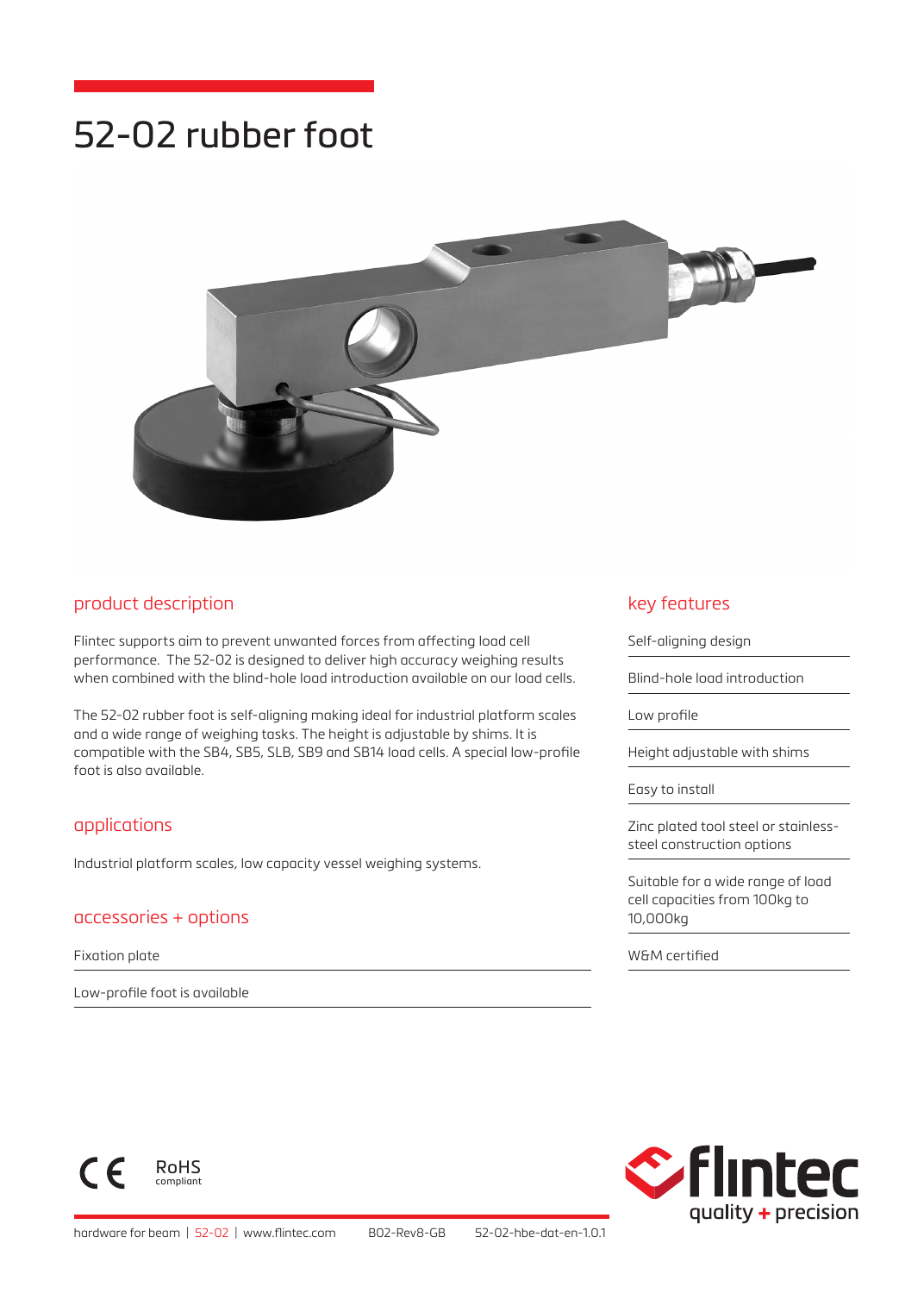## product dimensions (mm)







RC\* - Retaining clip

R\* - Receptor for hook or other hardware

MS\* - Load cell mounting surface

CH\* - Connection hook for ramps

S\* - Shim installed for height adjustment

| Load Cell Type   | Capacity                         | D <sub>1</sub> | D <sub>2</sub> | L   | H1           | H <sub>2</sub> | H <sub>3</sub> |
|------------------|----------------------------------|----------------|----------------|-----|--------------|----------------|----------------|
| SLB / SB9        | 200500 lb (91227 kg) / 250 kg    | 60             | 24.5           | 154 | $61*$        | $54*$          | 16             |
|                  | 15 klb (4542268 kg) / 5002000 kg | 80             |                | 164 |              |                |                |
| <b>SB14</b>      | 500 lb (227 kg)                  | 60             |                | 154 | 60/<br>$62*$ | $53/55*$       |                |
|                  | 15 klb (4542268 kg)              | 80             |                | 164 |              |                |                |
|                  | 10 klb (4536 kg)                 | 100            | 34.5           | 209 | 85           | 68             | 18             |
| <b>SB4 / SB5</b> | 520 kN (5102039 kg)              | 80             | 24.5           | 180 | 65           | 58             | 16             |
|                  | 50 kN (5099 kg)                  | 100            | 34.5           | 219 | 90           | 73             | 18             |
|                  | 100 kN <sup>**</sup> (10179 kg)  | 125            |                | 278 | 109          | n.a.           | 26             |

\* Including spacer.

\*\* A special retaining clip is available.

CAD files for customer's own application drawings are available for download from the Flintec homepage.